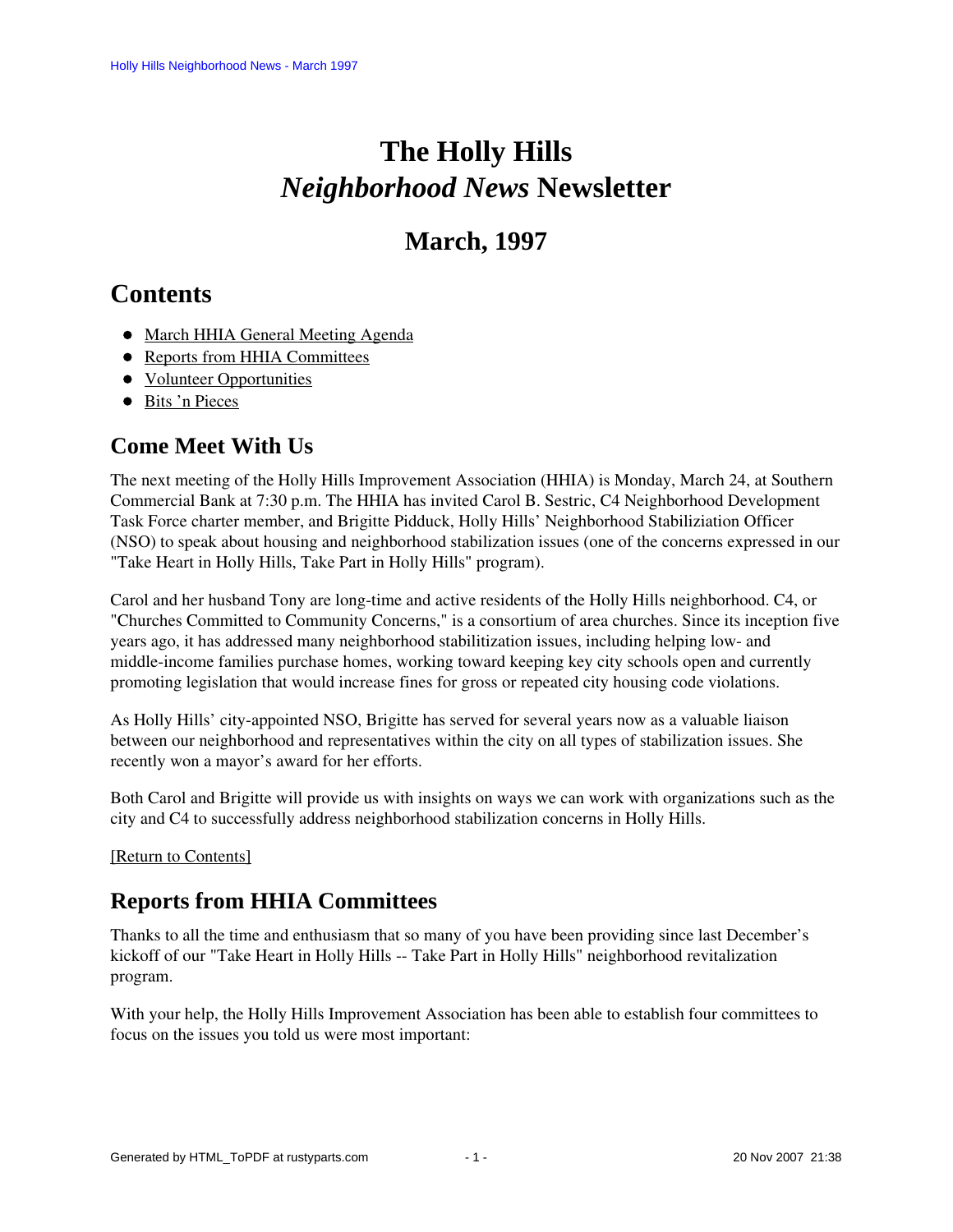- [Neighborhood Beautification](#page-1-0)
- [Maintenance/Improvement](#page-1-1)
- [Events/Fundraising](#page-1-2)
- [Welcoming Committee](#page-2-1)
- [HHIA Board activities](#page-2-2)

#### <span id="page-1-0"></span>**Neighborhood Beautification**

It's spring (almost), and our new committee already has several projects going on:

- We're delighted to have received a substantial grant from the Urban Gardening Partnership and the Missouri Botanical Garden for a Gateway to Gardening Program in Holly Hills. The grant enables us to plant two dozen new shrub areas in Holly Hills, beginning in April.
- We're also working with the Missouri Department of Transportation to improve one of the "entrances" to our neighborhood at I-55 and Loughborough with new plantings.
- Last, but not least, beginning in March, we'll be holding regular Saturday morning spruce-up projects to help maintain our existing beds with raking, weeding, etc.

#### [\[Return to Committee Report List\]](#page-0-3)

#### <span id="page-1-1"></span>**Maintenance/Improvements**

Our primary mission is to work with city officials and other appropriate organizations to ensure that city ordinances are enforced by our elected and hired representatives. Carol Sestric and Brigitte Pidduck, this month's featured speakers at our general meeting (see page 1), will provide us with some helpful advice and tips toward this end. In addition, we have held our first meeting and have agreed to focus on the following:

- Improvements to Carondelet Park toddler's play areas and restrooms
- **•** Graffiti
- Issues concerning our neighborhood's "gateway" streets -- Bates and Grand -- including keeping up to date on city plans to find a tenant for the vacant Schnucks at Grand and Iron

#### [\[Return to Committee Report List\]](#page-0-3)

#### <span id="page-1-2"></span>**Events/Fundraising**

Come one! Come all! Join your neighbors for our new committee's first big event:

## **HHIA Community Fair**

### **Sunday, June 22**

#### **2 p.m. - 6 p.m.**

#### **Carondelet Park Boathouse**

- Walk through the St. Louis Fire Department's "safe house" fire prevention demonstration
- Enjoy hot dogs and ice cream (small fee)
- Buy a raffle ticket to win a television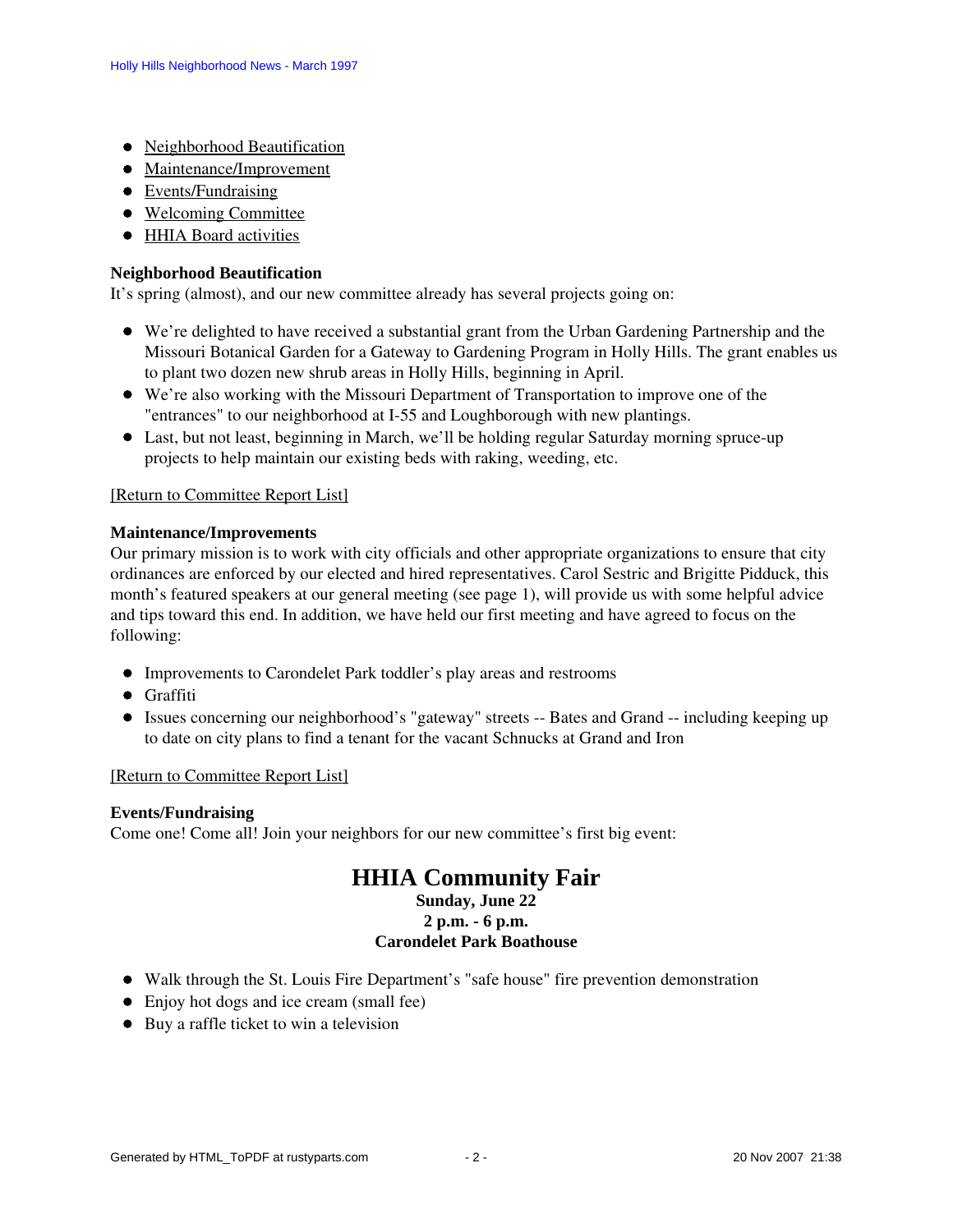But most of all, just come and enjoy your neighbors and your neighborhood. Following our picnic, the **German Waterloo Band** will hold a free concert at the adjoining bandstand. Come rain or shine -- we'll be looking for you!

#### [\[Return to Committee Report List\]](#page-0-3)

#### <span id="page-2-1"></span>**Welcoming Committee**

Our first Welcoming Committee meeting generated much discussion on ways to provide new homeowners and renters with a warm welcome. Our biggest challenge is learning of new residents. One plan is to establish a "block contact" for each street who can let us know when new residents move in. Volunteers are welcome! We're putting together a packet of fun and informational materials, and are exploring other innovative ways to reach new residents and to provide them with information and services of value. For example, we're working on setting up a Holly Hills neighborhood Web site (address to be announced).

#### [\[Return to Committee Report List\]](#page-0-3)

#### <span id="page-2-2"></span>**HHIA Board**

In addition to the above committees, your HHIA board has been hard at work:

- Producing this newsletter
- Sponsoring the general neighborhood meetings
- Pursuing neighborhood promotion opportunities, within and outside of our boundaries
- Coordinating (and funding!) committee activities

[\[Return to Committee Report List\]](#page-0-3)

#### [\[Return to Contents\]](#page-0-2)

### <span id="page-2-0"></span>**Volunteer Opportunities**

Wow, you're hopefully thinking by now, how is HHIA going to accomplish all of this? That's where you come in! We've got big plans, but we won't be able to accomplish them without lots of participation. Following are some ideas on ways in which you can get involved today. Any effort, be it large or small, is a valuable contribution:

- Newsletter assistance -- Contribute articles, help with layout or assist with the copying/bulk mailing process for Neighborhood News.
- Web page assistance -- Fancy yourself a Webmaster? We'll be setting up our page soon!
- Committee participation -- Any of the committees described on these pages have numerous volunteer opportunities. Just give the appropriate committee chair a call.
- Board participation -- we could use a few good men or women on the HHIA board. Contact 569-5708.
- Donations -- if you have items, money or talents that you're able to share, give us a call.
- Other -- if none of the above tickles your fancy, contact Webmaster with your comments.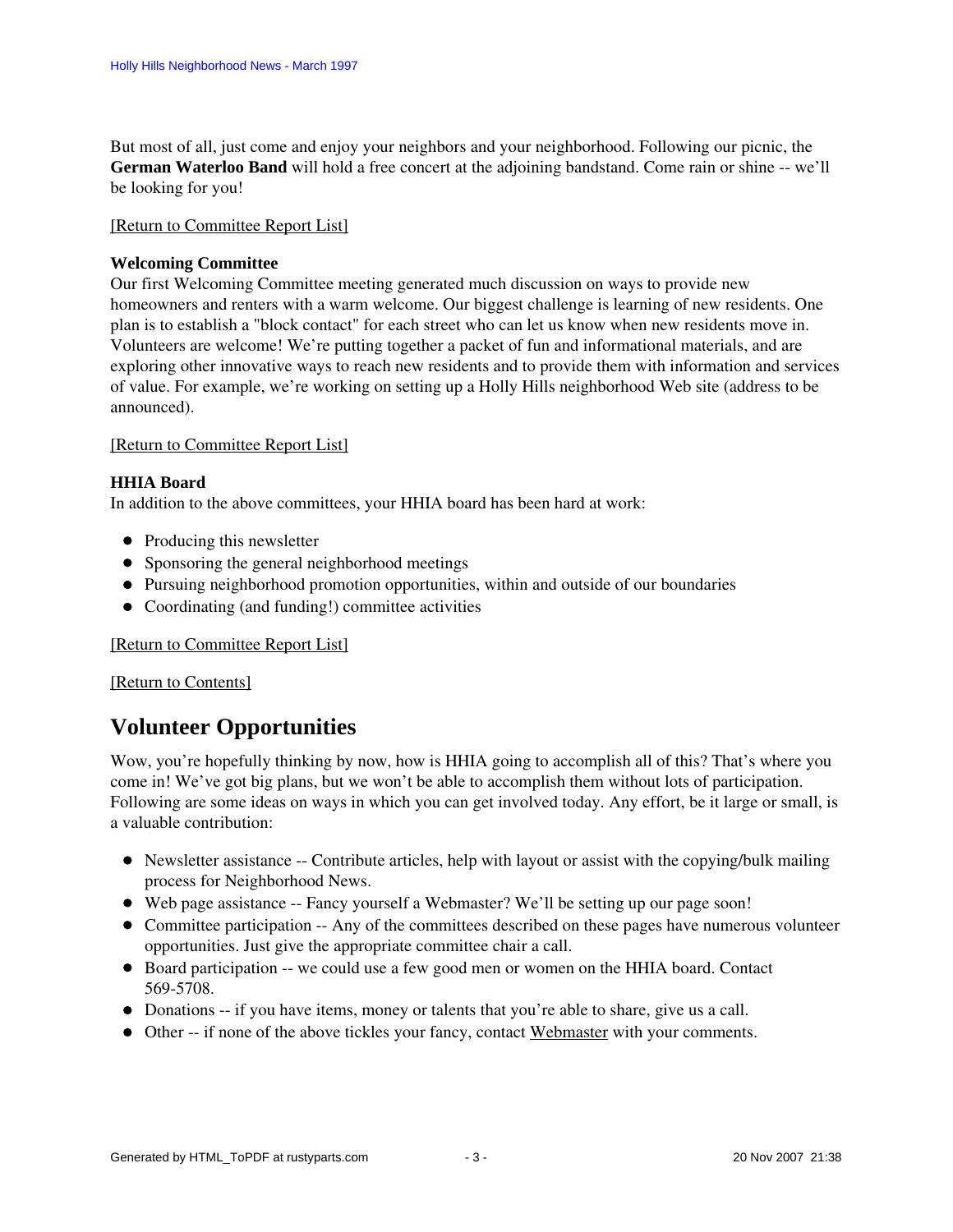#### [\[Return to Contents\]](#page-0-2)

### <span id="page-3-0"></span>**Bits 'n Pieces**

#### *As Sweet as (Lemon) Pie*

HHIA thanks Boatmen's Bank, Alice 104.1 FM, Data Research A ssociates and Alderman Dan Gruen for their gifts of door prizes for the January Holly Hills dinner meeting at Lemmon's Restaurant. In addition, special thanks go to Alderman Fred Wessels, who generously donated two \$20 gift certificates to the Feasting Fox Restaurant.

#### *The Pride of the Neighborhood*

In the recent annual Mayor's 1996 Neighborhood Awards ceremony, our own HHIA board member Tim Bolt received a blue ribbon in the beautification category. He received the award in recognition for his planting and other beautification initiatives in our neighborhood. The award text noted that a neighborhood's well-kept appearance can deter all types of deterioration and point out to slumlords and criminals that they are not welcome.

Our Neighborhood Stabilization Officer Brigitte Pidduck also was recognized with a blue ribbon award for her neighborhood improvement efforts.

Congratulations to both Tim and Brigitte!

#### *Lock It, and Pocket the Key*

Captain Tim Reagan of the First District recently notified HHIA that there have been items stolen from some vehicles in the neighborhood recently. In each instance, the vehicles were unlocked.

Although Holly Hills is an extremely safe neighborhood, please remember that crime knows no geographic boundaries. The Police Department advises that you always remove valuables from your vehicle, or at least store them out of sight. Always lock your car or truck, so that you don't make yourself or your neighborhood an easy target for crime.

#### *Alley Oops*

Some vehicles have recently been ticketed in the neighborhood for parking in alleys. It is illegal to park a vehicle in an alley for long periods; our alleys need to be open to allow fire and other emergency vehicles quick access. Blocking alleys endangers life and property.

In some areas, alley dumpsters are being overloaded and misused. Please remember, a refuse truck cannot empty a dumpster if other materials are propped or stacked around it. Even the best neighborhoods have rodents, and they seek such improperly stored refuse. Here are some handy tips on "alley etiquette."

- Don't put large items in the alley until just before the week for large-item pickup (the first Monday of each month).
- Using dumpsters for the wrong refuse (i.e. mixing yard waste and other trash) costs the City money, because the trash must be separated by hand to comply with state law and to be accepted by landfills.
- You can address questions or concerns about the proper use of dumpsters to your alderman (Fred Wessels in the 13th Ward, or Dan Gruen in the 11th Ward, both at 622-3287). Ask him for a free copy of the alderman's "Good Neighbor Guide."